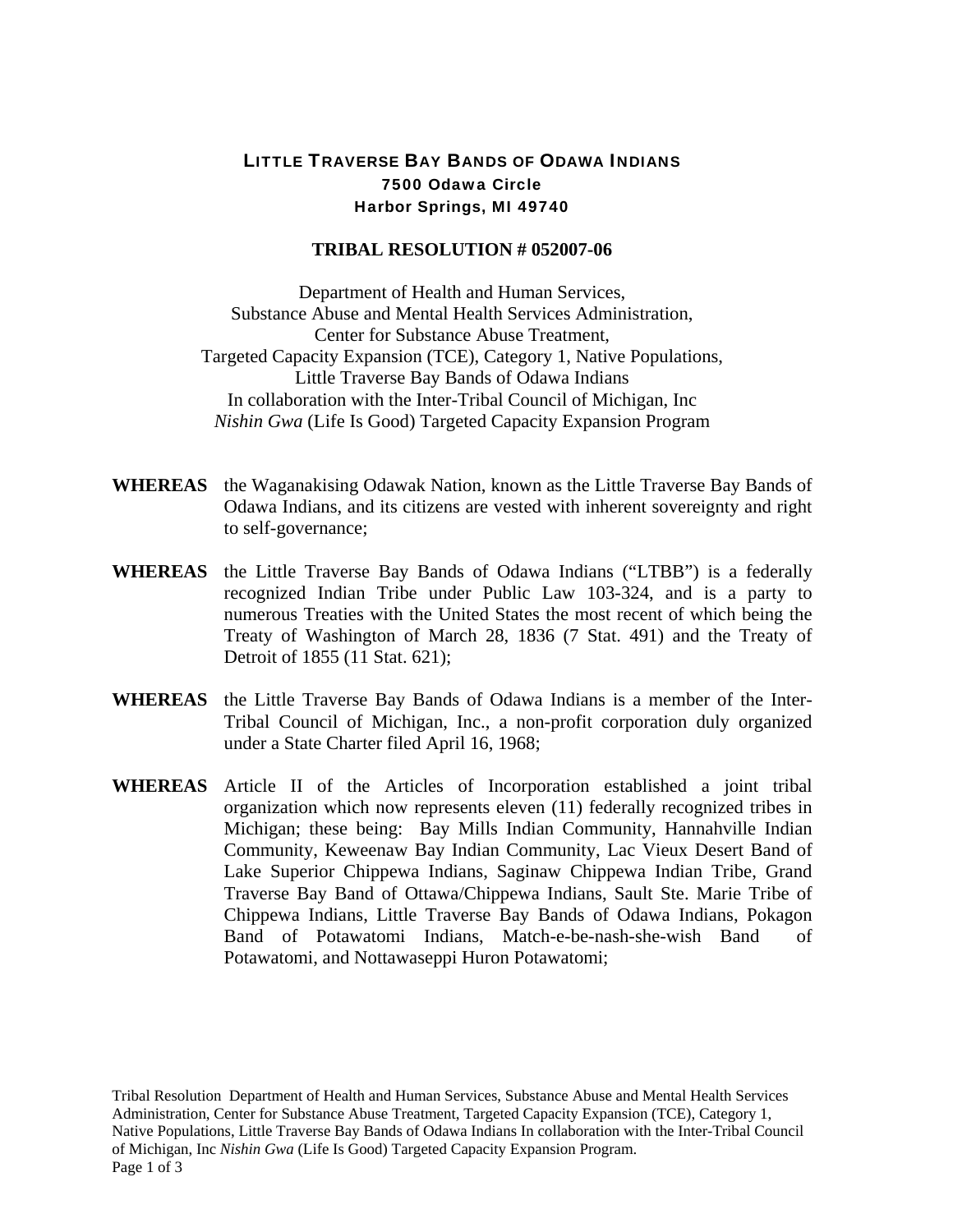**WHEREAS** The Inter-Tribal Council of Michigan, Inc., desires to apply for the Department of Health and Human Services, Substance Abuse and Mental Health Services Administration (SAMHSA), Center for Substance Abuse Treatment (CSAT) Targeted Capacity Expansion Grant No. TI-07-008, in collaboration with the Little Traverse Bay Bands of Odawa, the Sault Ste.

> Marie Tribe of Chippewa Indians, the Saginaw Chippewa Indian Tribe and the Bay Mills Indian Community, to provide a comprehensive, integrated, and community-based response to address substance abuse treatment capacity problems and to improve the quality and intensity of services;

**WHEREAS** the Little Traverse Bay Bands of Odawa Indians recognizes that Michigan Tribal communities have disproportionate substance abuse treatment needs and supports the efforts of the local tribal substance abuse treatment staff and programs to increase the capacity of the Tribe to offer culturally competent treatment and improve the quality of Tribal services by adopting treatment practices with evidence of success.

**THEREFORE BE IT RESOLVED** the Little Traverse Bay Bands of Odawa Indians joins the Inter-Tribal Council of Michigan, Inc., as a subcontractor in the Nishin Gwa (Life is Good) program. As a subcontractor the Little Traverse Bay Bands of Odawa Indians will receive training on effective treatment models and implement these models with appropriate clients enrolled in the treatment services operated by the Tribe.

**BE IT FURTHER RESOLVED**, that the Little Traverse Bay Bands of Odawa Indians agrees to all data collection, reporting and grant requirements, as defined by the Center for Substance Abuse Treatment.

**FINALLY BE IT RESOLVED,** that LTBB authorizes the Executive Director of the Inter-Tribal Council of Michigan or his/her designee to negotiate and implement the financial award on behalf of the member Tribes of the Inter-Tribal Council of Michigan, and also authorizes Tribal Chairman Frank Ettawageshik, Vice Chairman William I. Denemy, Tribal Administrator Albert Colby Jr., or another designee from the Tribal Chairman to execute any documents needed for LTBB's participation in the program.

Tribal Resolution Department of Health and Human Services, Substance Abuse and Mental Health Services Administration, Center for Substance Abuse Treatment, Targeted Capacity Expansion (TCE), Category 1, Native Populations, Little Traverse Bay Bands of Odawa Indians In collaboration with the Inter-Tribal Council of Michigan, Inc *Nishin Gwa* (Life Is Good) Targeted Capacity Expansion Program. Page 2 of 3